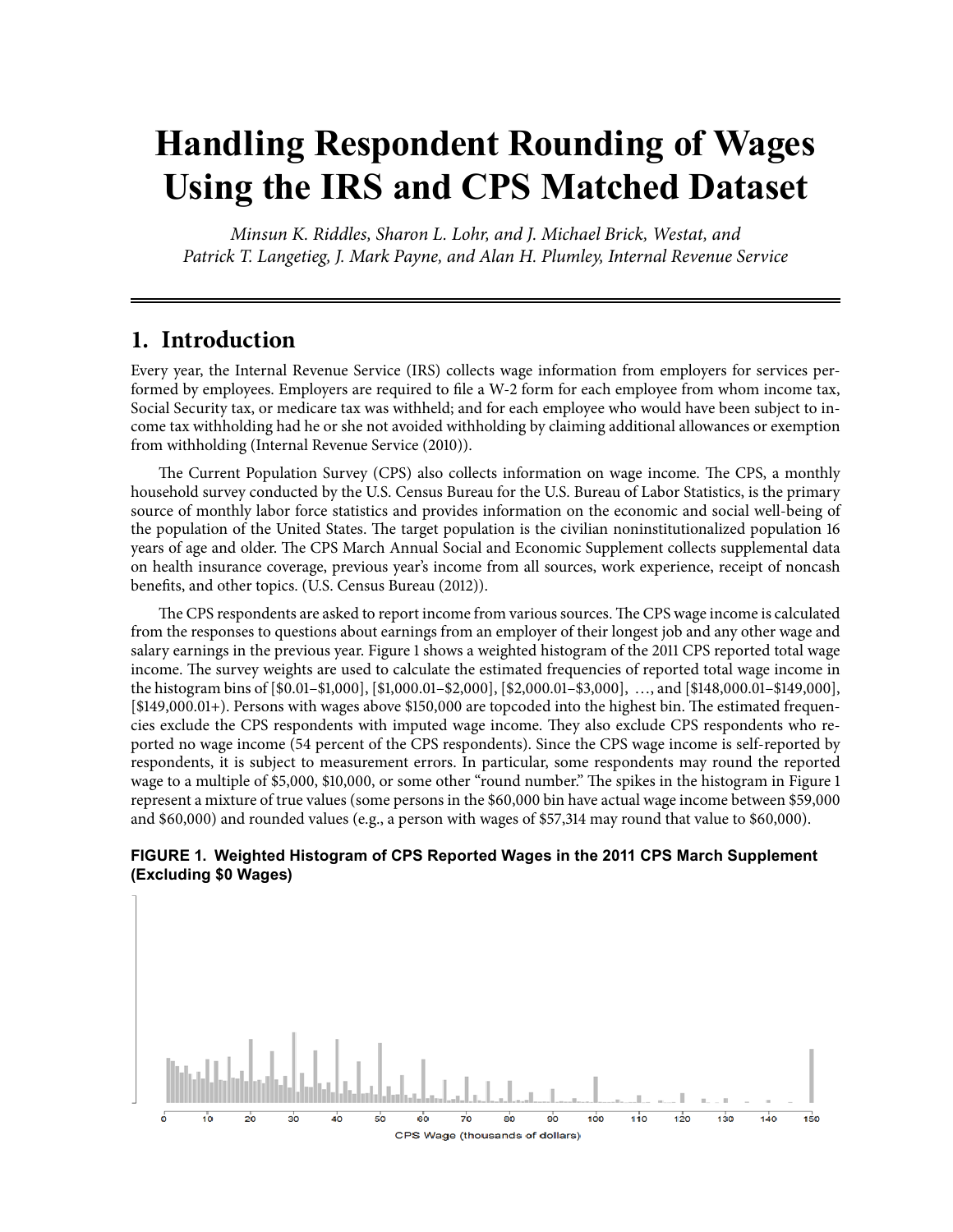On the other hand, the histogram for the IRS W-2 wage income of Tax Year 2010 in Figure 2 does not have the same pattern of spikes because the wage income from a W-2 form is unrounded.

**Figure 2. Histogram of W-2 Wages in the W-2 Population, Tax Year 2010** 



The populations for the CPS and the IRS data are not the same. The CPS is intended to produce statistics on the U.S. civilian noninstitutionalized population ages 16 and older living in housing units. The IRS W-2 data contain information for everyone with reportable wages, including persons under age 16, in institutions, or outside the United States. The CPS data contain many records for persons not represented in the IRS data because they have no reportable income. Some, but not all, of these persons report zero wages on the CPS.

However, it is possible to match records from the CPS to the IRS data using the unique Protected Identification Key (PIK) assigned to each person by the Census Bureau.<sup>1</sup> Table 1 shows the number of records in the 2011 CPS that were matched vs. not matched to the IRS data (rounded to the nearest 1,000), as well as the number of records with no wage amount reported. Table 1 suggests that the wage distribution of the nonmatched cases is quite different from the wage distribution of the matched cases. Matching the two datasets provides an opportunity to check the validity of assumptions pertaining to the CPS data. For this paper, only the wages of the matched respondents were used for the analysis, and our attention is restricted to possible rounding of wages reported on the CPS. We do not consider other types of potential measurement errors.

We thus consider two data sets. The first consists of wage data for all W-2 forms for Tax Year 2010, which we call the W-2 population. No weights are used for estimates from this data set because it contains the entire population. The second consists of CPS respondents whose records can be linked to a W-2 form, which we call the CPS-IRS matched cases. For the second data set, the CPS weights are used to calculate histogram frequencies. There are two sources of wage information for the matched cases: the W-2 wage information, and the CPS self-reported wages.

|  |  |  |  |  |  | TABLE 1. 2011 CPS (Tax Year 2010) Respondents by PIK and Matching Statuses |  |  |  |  |  |
|--|--|--|--|--|--|----------------------------------------------------------------------------|--|--|--|--|--|
|--|--|--|--|--|--|----------------------------------------------------------------------------|--|--|--|--|--|

| <b>CPS respondents</b> | Number of<br>respondents | Percentage<br>(unweighted) | Number of<br><b>respondents</b><br>reporting<br>0 wage | <b>Percentage of</b><br>respondents<br>reporting<br>0 wage |
|------------------------|--------------------------|----------------------------|--------------------------------------------------------|------------------------------------------------------------|
| Have a PIK             | 164.000                  | 92%                        | 88,000                                                 | 53%                                                        |
| PIK matched to IRS     | 78.000                   | 44%                        | 8.000                                                  | 10%                                                        |
| PIK not matched to IRS | 86,000                   | 48%                        | 80,000                                                 | 93%                                                        |
| <b>No PIK</b>          | 15,000                   | 8%                         | 9,000                                                  | 61%                                                        |
| <b>Total</b>           | 179.000                  | 100%                       | 97,000                                                 | 54%                                                        |

<sup>1</sup> The Census Bureau assigns the PIKs to both Census and IRS data based on name, address, age, and other characteristics. See Jones and O'Hara (2014) and Wagner and Layne (2012).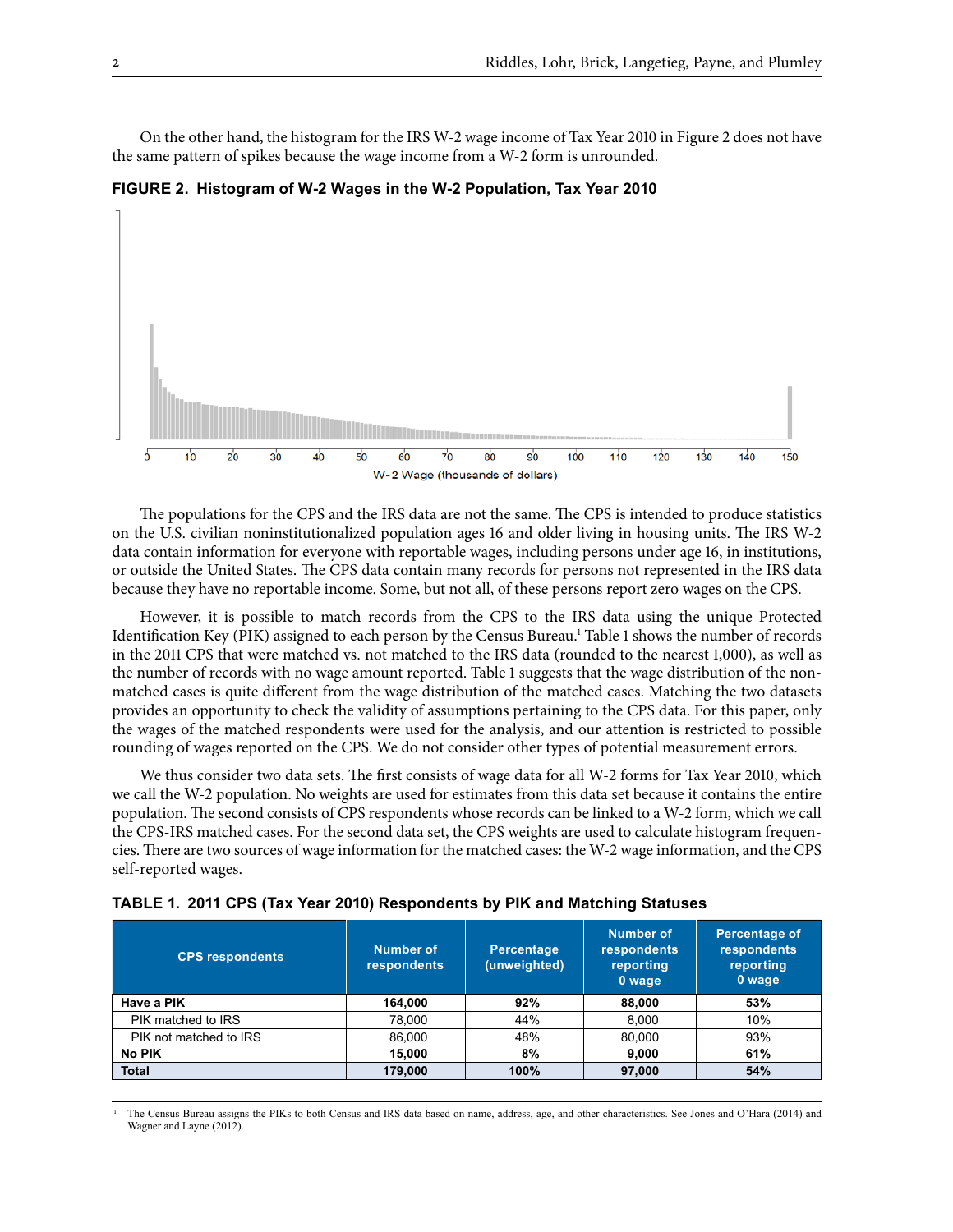Many researchers have studied problems of estimating the underlying distribution of unobserved unrounded values when the reported data have heaping in the context of: reporting the number of cigarettes smoked (Heitjan and Rubin (1991)), where some respondents may round to the nearest 20, which is the number of cigarettes in a pack; age (Heitjan and Rubin (1990)), where children's ages may be rounded to a multiple of 6 or 12 months; job-search duration (Torelli and Trivellato (1993)), in which respondents tend to report durations that are a multiple of 12 months; or medical measurements, which may be rounded to the nearest integer (Wright and Bray (2003)). Various methods have been developed for estimating the original distribution of values from rounded data (Riddles and Lohr (2015a,b); Zhang and Heitjan (2007); Drechsler, *et al*. (2015); Zinn and Wurbach (2015)).

The goals of this research are to: (1) find a density to fit the histogram of the W-2 wages from the W-2 population; (2) model the rounding mechanism for the self-reported wage income in the CPS and estimate a smoothed density for the CPS self-reported wages that accounts for the rounding; and (3) compare the distribution of CPS self-reported wages with the distribution of W-2 wages for the matched cases.

In Section 2, we explore the W-2 wage distribution in the W-2 population in order to find a model for the underlying distribution of unrounded wages. We present the distribution of the W-2 wages for the CPS-IRS matched cases in Section 3 and check if the model found in Section 2 also fits the W-2 wages for the CPS-IRS matched cases. Section 4 describes the model for how CPS respondents round and presents the results using the underlying distribution of unrounded wages and the model for the rounding mechanism. Section 5 summarizes the findings.

#### **2. W-2 Wage in the W-2 Population**

The W-2 wage income in the Tax Year 2010 W-2 population (*N* = 150,963,474) was explored to find a model capturing the distribution of W-2 wage income. Only 0.0003 percent of the W-2 population have zero W-2 wage income. W-2 wages of zero were excluded from this analysis. To preserve the confidentiality of records, the information on W-2 wages was summarized by IRS as the frequency distribution shown in Figure 2. The values were categorized in bins of width \$1,000 up to \$150,000 and bins of width \$5,000 for wage income greater than \$150,000 and topcoded at \$300,000. For this analysis, high wages were topcoded at \$150,000.

Let *Y* represent the maximum value of the bin for each value in the W-2 dataset. For example, each point in the first histogram bin, representing W-2 wages in [\$0.01–\$1,000], is given a *Y* value of \$1,000. The variable *Y* has a discrete distribution, and we are interested in the smooth distribution that would fit the distribution of true wages (before binning), *X*. Assuming a parametric distribution for the true wage income  $(X)$  of  $f(x | \theta)$ , the density of *Y* can be written by integrating the density of *X* over each histogram bin, giving

$$
g(y | \mathbf{\theta}) = \begin{cases} F(y | \mathbf{\theta}) - F(y - 1,000 | \mathbf{\theta}) & \text{if } y \le 150,000 \\ 1 - F(y - 1,000 | \mathbf{\theta}) & \text{if } y = 150,000, \end{cases}
$$

where  $y = \in \{ $1,000, $2,000, \cdots, $149,000, $150,000 \}$  and  $F(\cdot | \theta)$  is the cumulative distribution function of  $f(\cdot | \theta)$ .

We assume that the true wages, *X,* are from a three component log-normal mixture distribution as follows:

$$
f(x|\mathbf{\theta}) = \lambda_1 f_i(x|\mu_1, \sigma_1) + \lambda_2 f_i(x|\mu_2, \sigma_2) + (1 - \lambda_1 - \lambda_2) f_i(x|\mu_3, \sigma_3),
$$
\n(1)

where  $\mathbf{\theta} = (\lambda_1, \lambda_2, \mu_1, \sigma_1, \mu_2, \sigma_2, \mu_3, \sigma_3)$  and  $f_l(\cdot | \mu, \sigma)$  is the probability density function of a lognormal distribution with parameters  $\mu$  and  $\sigma$ . This model was selected after considering simpler models such as a single lognormal distribution and a two-component lognormal mixture distribution: neither of these was flexible enough to capture the density of W-2 wages between \$10,000 and \$30,000. Throughout this paper, *f*(.|**θ**) in (1) is used as the distribution of the underlying "true" wage income.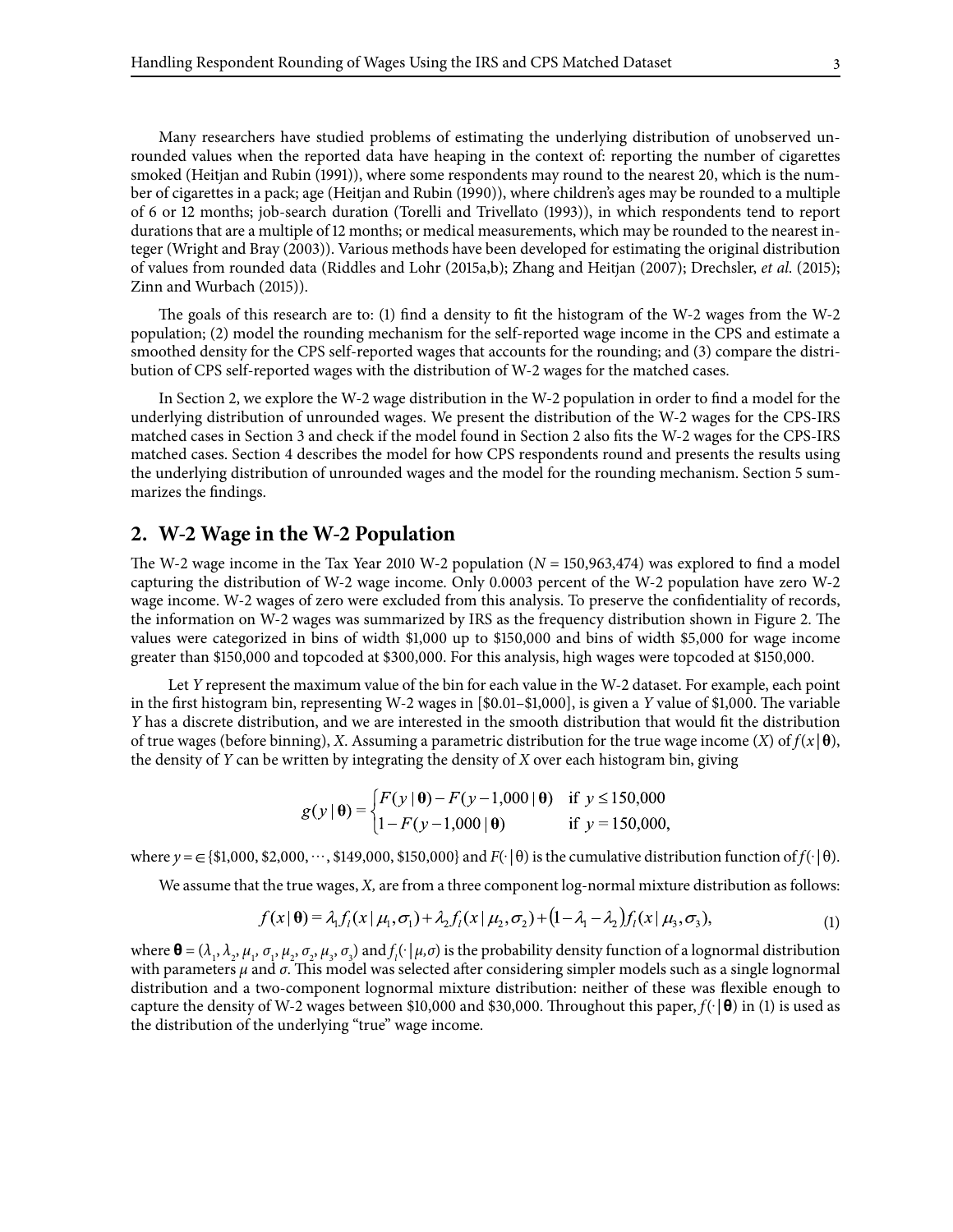Given the underlying distribution,  $f(\cdot|\mathbf{\theta})$  in (1), the distribution of *Y* can be rewritten as:

$$
g(y | \mathbf{\theta}) = \begin{cases} \sum_{j=1}^{3} \lambda_j \{ F_i(y | \mu_j, \sigma_j) - F_i(y - 1,000 | \mu_j, \sigma_j) \} & \text{if } y \le 150,000\\ \sum_{j=1}^{3} \lambda_j \{ 1 - F_i(y - 1,000 | \mu_j, \sigma_j) \} & \text{if } y = 150,000, \end{cases}
$$
(2)

where  $\lambda_3 = 1 - \lambda_1 - \lambda_2$  and  $F_l(\cdot | \mu, \sigma)$  is the cumulative distribution function of a lognormal distribution with parameters µ and *σ*. The maximum likelihood estimates for **θ** are found using computational methods described in Riddles and Lohr (2015a). The parameter estimates for all models are given in Table 2 in Section 5. Figure 3 presents the distribution of the W-2 wages in the Tax Year 2010 W-2 population with the fitted lognormal mixture distribution and its three estimated mixture components. This suggests that the distribution in (1),  $f(\cdot|\mathbf{\theta})$ fits the W-2 wage population distribution very well.

#### **Figure 3. Histogram of W-2 Wages in W-2 Population, With Fitted Lognormal Mixture Distribution and Its Three Mixture Components, Tax Year 2010**



## **3. W-2 Wages for the CPS-IRS Matched Cases**

In this section, we use the model described in Section 2 to estimate the distribution of W-2 wages for the CPS-IRS matched cases (*n* = 78,199). Note that the CPS weights are incorporated in the analysis in this section, because the binned frequencies are calculated using the weights. Although the weighted distribution (Figure 4) is not as smooth as the distribution in the Tax Year 2010 W-2 population (Figure 3), the two distributions appear similar. The distribution  $g(y|\mathbf{\theta})$  in (1) is fitted for this dataset by finding the maximum likelihood estimates of **θ**. Figure 4 presents the distribution of the W-2 wages for the matched cases with the fitted lognormal mixture distribution and its three mixture components. The parameter estimates differ slightly from those for the entire W-2 population, but Figure 4 shows that the general form of the three-component lognormal mixture model also fits the W-2 wage distribution for the CPS-IRS matched cases.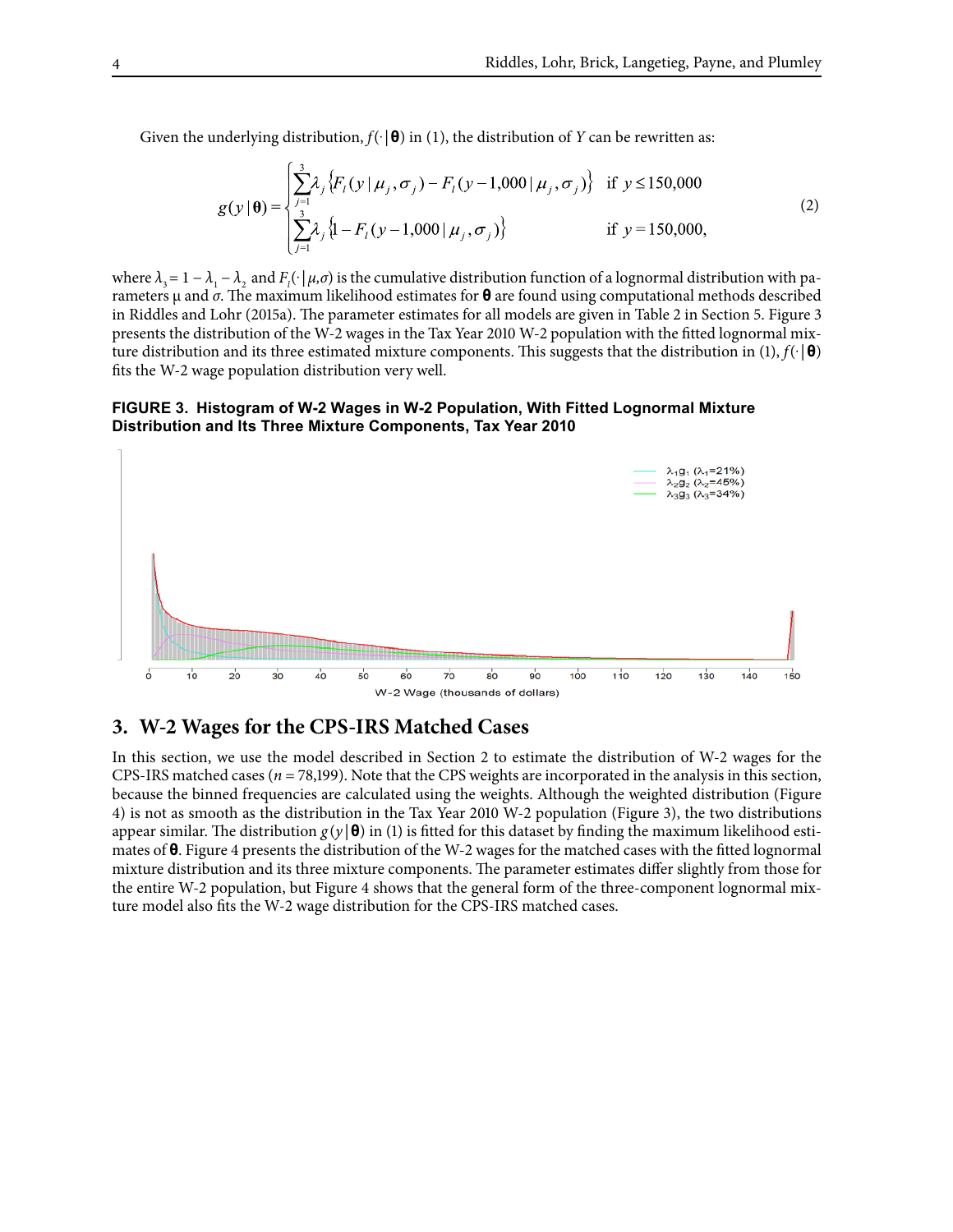



## **4. CPS Reported Wages for CPS-IRS Matched Cases**

Not surprisingly, the distribution of CPS reported wages for CPS-IRS matched cases is not smooth and its weighted histogram (Figure 5) shows heaping at multiples of \$5,000, \$10,000, and \$50,000. Also, some heaping at \$12,000 and \$18,000 is present; perhaps this is from persons who round their monthly income to the nearest \$1,000 or \$1,500. In order to take into account heaping at multiples of \$5,000, \$6,000, \$10,000, and \$50,000 in the CPS reported wages, we specify a rounding mechanism as follows:

$$
G = \begin{cases}\n0 & \text{if rounded to nearest } b_0 = 1,000 \\
1 & \text{if rounded to nearest } b_1 = 5,000 \\
2 & \text{if rounded to nearest } b_2 = 6,000 \\
3 & \text{if rounded to nearest } b_3 = 10,000 \\
4 & \text{if rounded to nearest } b = 50,000.\n\end{cases}
$$

Using the methodology developed in Riddles and Lohr (2015a), we assume that heaping is caused only by rounding, and the rounding mechanism, *G*, depends on the true value, *X*, with a nonproportional odds cumulative logit model as follows:

$$
\pi_0(x | \gamma) = \frac{1}{1 + \exp(\gamma_1 + \gamma_2 x)},
$$
\n
$$
\pi_1(x | \gamma) = \frac{\exp(\gamma_1 + \gamma_2 x)}{1 + \exp(\gamma_1 + \gamma_2 x)} - \frac{\exp(\gamma_3 + \gamma_4 x)}{1 + \exp(\gamma_3 + \gamma_4 x)},
$$
\n
$$
\pi_2(x | \gamma) = \frac{\exp(\gamma_3 + \gamma_4 x)}{1 + \exp(\gamma_3 + \gamma_4 x)} - \frac{\exp(\gamma_5 + \gamma_6 x)}{1 + \exp(\gamma_5 + \gamma_6 x)},
$$
\n
$$
\pi_3(x | \gamma) = \frac{\exp(\gamma_5 + \gamma_6 x)}{1 + \exp(\gamma_5 + \gamma_6 x)} - \frac{\exp(\gamma_7 + \gamma_8 x)}{1 + \exp(\gamma_7 + \gamma_8 x)},
$$

and

$$
\pi_4(x|\gamma) = \frac{\exp(\gamma_7 + \gamma_8 x)}{1 + \exp(\gamma_7 + \gamma_8 x)}
$$

where  $\pi_{\varrho}(x | \gamma) = P(G = g | x, \gamma)$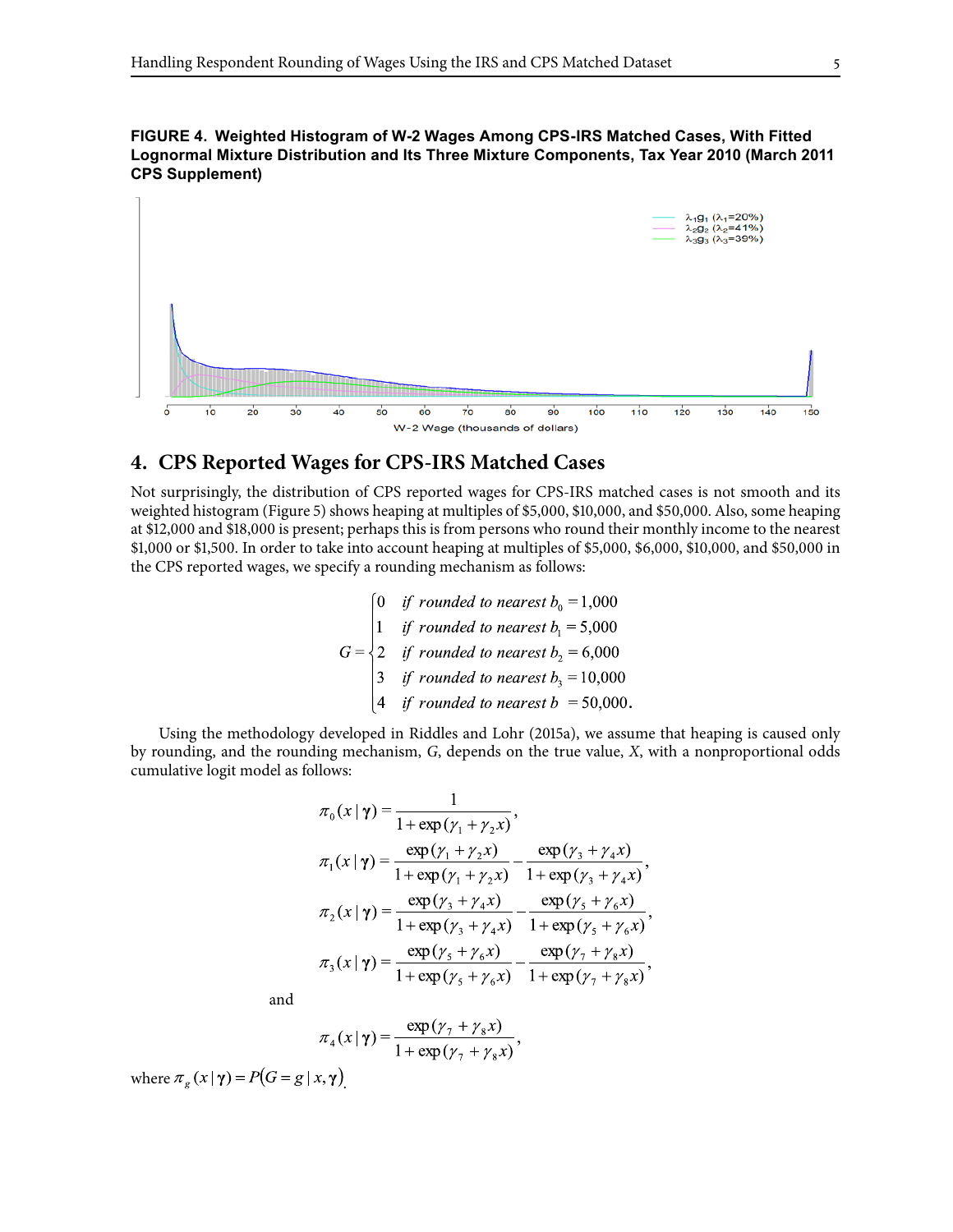The goal of this section is to estimate the underlying (unrounded) distribution of CPS-reported wages, when only the reported rounded values are available in the data. We assume that the underlying distribution of the true values, *X*, can be fit by a mixture of three lognormal density functions of the form in equation (1). We also assume that the value reported by a respondent, *Z*, is obtained because the respondent uses one of the possible rounding mechanisms on the true value, *X*. This results in a density for the reported values, *Z*, that depends on the parameters **θ** from the assumed density of the true values, *f*(*x* |**θ**), and also depends on parameters used to estimate the rounding mechanism,  $\gamma = (\gamma_1, \gamma_2, ..., \gamma_8)$ , as follows:

$$
h(z|\gamma,\theta) = \begin{cases} \sum_{g=0}^{4} \int_{0}^{z+b_{g}/2} \pi_{g}(t|\gamma) f(t|\theta) dt & \text{if } z = 0\\ \sum_{g=0}^{4} I_{g}(z) \int_{z-b_{g}/2}^{z+b_{g}/2} \pi_{g}(t|\gamma) f(t|\theta) dt & \text{if } 0 < z \le 150,000,\\ \sum_{g=0}^{4} \int_{z-b_{g}/2}^{\infty} \pi_{g}(t|\gamma) f(t|\theta) dt & \text{if } z = 150,000, \end{cases}
$$

where  $f(\cdot | \boldsymbol{\theta})$  is defined in (1) and  $I_g(z)$  is equal to 1 if *z* is a multiple of  $b_g$  and 0 otherwise.

Figure 5 shows the fitted distribution for *h*(.| *γ,***θ**)using the maximum likelihood estimate of (*γ,***θ**). This is the estimated distribution of the rounded, self-reported values. Figure 5 suggests that the assumed model *h*( $\cdot$ | *γ*, **θ**) fits the distribution of the CPS-reported wages well and captures heaping at multiples of \$5,000, \$6,000, \$10,000, and \$50,000.

Figure 6 shows the estimated density of the unrounded values for the CPS wages, superimposed on the histogram. The assumed rounding mechanism smooths out the spikes in the histogram, allowing comparison of the estimated density with the density fit to the W-2 wages.

#### **Figure 5. Weighted Histogram of CPS Reported Wages Among CPS-IRS Matched Cases, With Fitted Distribution, Tax Year 2010 (March 2011 CPS Supplement)**

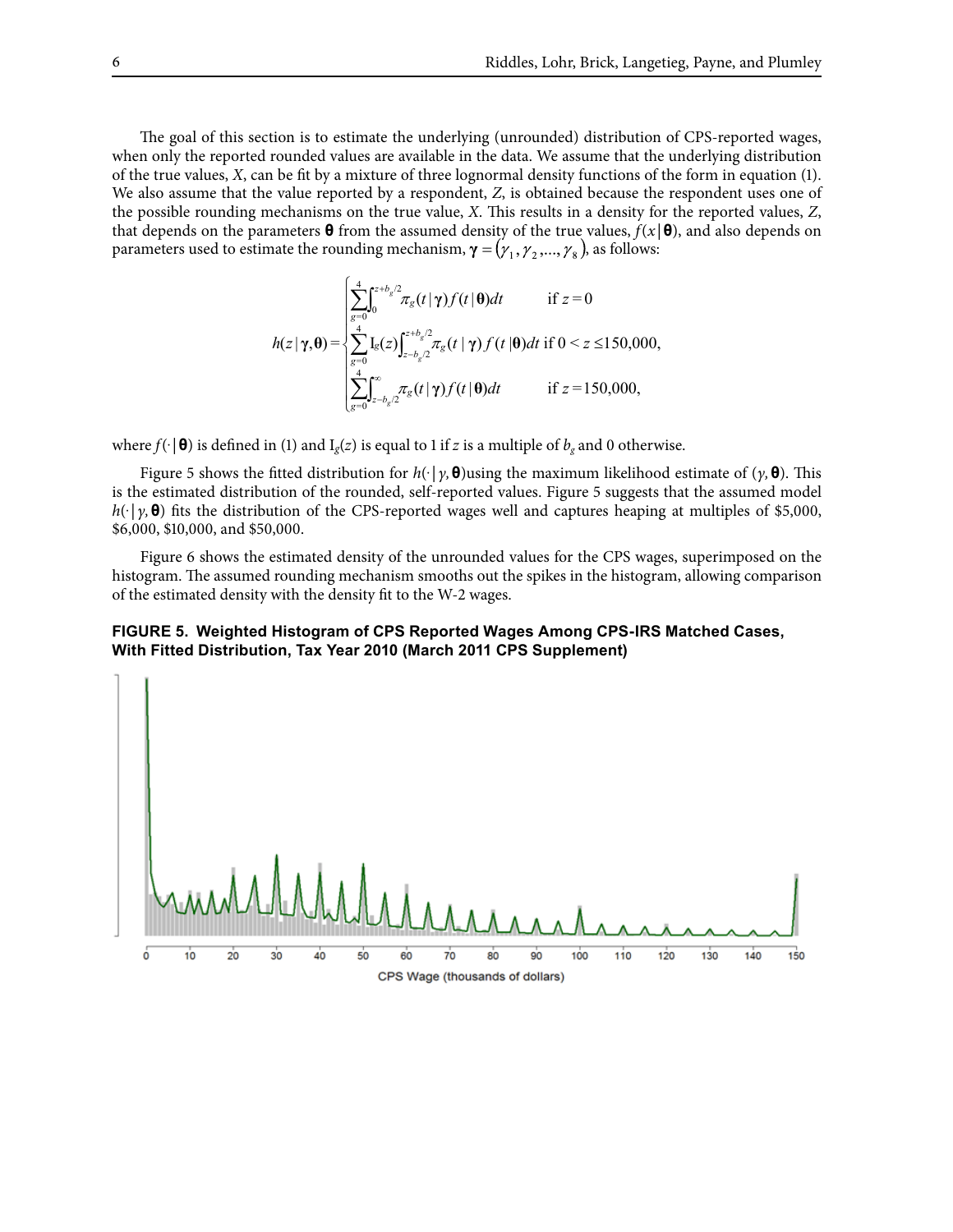



## **5. Summary**

Table 2 presents the three sets of parameter estimates for **θ** in the underlying distribution, *f*(*x* |**θ**). The parameter estimates are very similar but not identical across the three sets (from W-2 wages in the W-2 population, W-2 wages for the CPS-IRS matched cases, and CPS reported wages for the matched cases). All of these estimated distributions have three lognormal components, as in equation (1). Note that a lognormal distribution has mean exp( $\mu + \sigma^2/2$ ), median exp( $\mu$ ), and mode exp( $\mu$ - $\sigma^2$ ), and this allows us to identify the components of the mixture distributions on the graphs. For the W-2 wage population data, the first component has  $\mu = 8.1$ and  $\sigma$ =1.762 and corresponds to the blue line in Figure 3, accounting for approximately 21 percent of the total density. The second component, with *µ=* 10.043 and *σ*=1.073, corresponds to the pink line in Figure 3 and accounts for approximately 45 percent of the total density. The third component, with  $\mu$  = 10.619 and  $\sigma$  = 0.54, corresponds to the green line in Figure 3 and accounts for the remaining approximately 34 percent of the sity. These are empirical mixtures, designed to fit the empirical data distribution, and they do not correspond to specific subpopulations.

**Table 2. Parameter Estimates for θ Using W-2 Wages in the W-2 Population, W-2 Wages for CPS-IRS Matched Cases, and CPS Reported Wages for CPS-IRS Matched Cases, Tax Year 2010 (March 2011 CPS Supplement)**

|            | Wage:                 | W-2 wage              | W-2 wage               | <b>CPS wage</b>        |
|------------|-----------------------|-----------------------|------------------------|------------------------|
|            | Source:               | <b>W-2 population</b> | <b>CPS-IRS matched</b> | <b>CPS-IRS matched</b> |
|            | $\Lambda$             | 0.210                 | 0.197                  | 0.197                  |
|            | $\lambda_{2}$         | 0.452                 | 0.409                  | 0.409                  |
|            | $\lambda_{3}$         | 0.338                 | 0.394                  | 0.394                  |
| Parameters | $\mu_{1}$             | 8.100                 | 8.140                  | 8.144                  |
|            | $\sigma_{1}$          | 1.762                 | 1.792                  | 1.928                  |
|            | $\mu_{2}$             | 10.043                | 10.506                 | 10.407                 |
|            | $\sigma_{2}$          | 1.073                 | 1.086                  | 1.121                  |
|            | $\mu_{3}$             | 10.619                | 10.616                 | 10.616                 |
|            | $\sigma$ <sub>3</sub> | 0.540                 | 0.542                  | 0.544                  |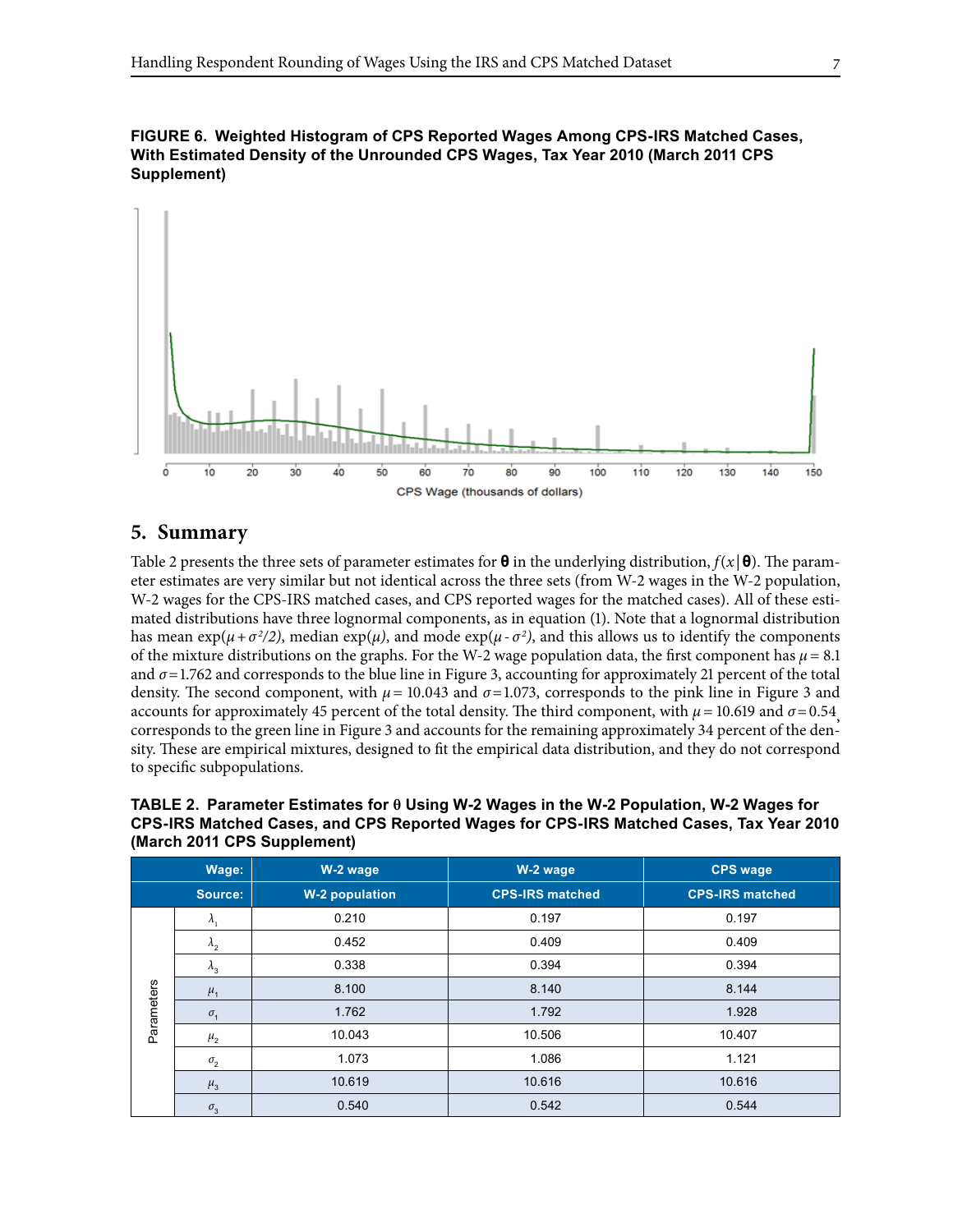The distribution for W-2 wages was estimated using the three sets of parameter estimates in Table 2: (1) using the W-2 wages in the Tax Year 2010 W-2 population from Section 2; (2) using the W-2 wages for the matched cases from Section 3; and (3) using the CPS reported wages for the matched cases from Section 4. Figure 7 shows the distribution of W-2 wage income in the W-2 population with these three estimated distributions. The comparisons of densities show some differences between the estimates of W-2 wages from the W-2 data and the self-reported wage data from the CPS.

To see the effect of these differences on estimated percentiles of wages, we look at the cumulative distribution function (CDF) for each estimate. Figure 8 presents the three estimated CDFs of unrounded wage income: (1) using the W-2 wages in the Tax Year 2010 W-2 population; (2) using the W-2 wages for the matched cases; and (3) using the CPS reported wages for the matched cases. The five horizontal lines in light gray correspond to values of 0.1, 0.25, 0.5, 0.75, and 0.9, respectively. The wage value where the horizontal line meets the estimated CDF is the estimate of the corresponding percentile. For example, the wage values where the horizontal line for 0.5 meets the three estimated CDFs are the three estimated medians.

Figures 7 and 8 consistently show that the two estimated distributions based on W-2 wages are very close to each other, and the estimated distribution based on CPS wages fits the W-2 wages for the matched cases fairly well, but underestimates the density of wages under \$12,000 and overestimates the density of wages of \$150,000 or more. These differences result in differences for the estimated percentiles of the wage distribution. For example, Figure 8 shows that the estimated median wage from the self-reported CPS data is approximately \$4,000 higher than the estimated median wage for the same persons with the W-2 data.

In this paper, we fit a smooth density to the histogram of the W-2 wages from the W-2 population. We then adopted the form of that density for the "true" (before rounding) values in the CPS wage data, and estimated the parameters for that density along with the parameters for the rounding mechanism for the self-reported wage income in the CPS. We have applied a full likelihood-based approach developed in Riddles and Lohr (2015a) to estimate the distribution of unrounded wages using the CPS reported wages with both the model for W-2 wages and the model for the rounding mechanism.

The model smooths out the distribution of the CPS self-reported wages, and allows comparison with the estimated density from the W-2 data. Although the estimated distribution of the CPS self-reported wages is close to that of the W-2 data overall, there are differences that indicate there may be measurement errors that have not been captured by the models. Additional research is needed to investigate sources of differences between the smoothed CPS estimates and the W-2 wage estimates.

#### **Figure 7. Histogram of W-2 Wages in W-2 Population, With Estimated Distributions: (1) Using W-2 Wages in W-2 Population (Red); (2) Using W-2 Wages for Matched Cases (Blue); and (3) Using CPS Reported Wages for Matched Cases (Green), Tax Year 2010 (March 2011 CPS Supplement)**